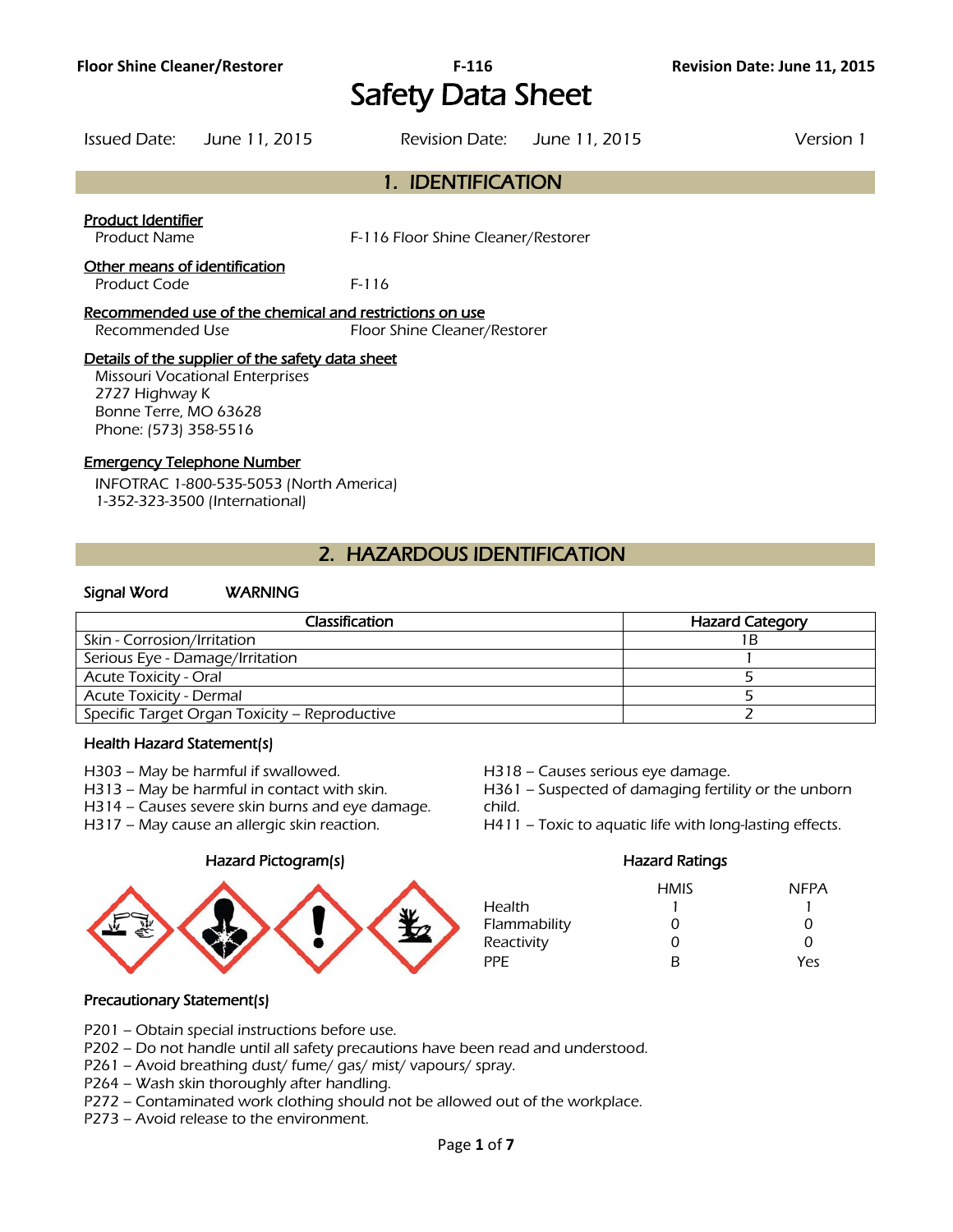P280 – Wear protective gloves/ protective clothing/ eye protection/ face protection.

P301 + P330 + P331 – IF SWALLOWED: Rinse mouth. Do NOT induce vomiting.

P303 + P361 + P353 – IF ON SKIN (or hair): Take off immediately all contaminated clothing. Rinse skin with water/shower.

P304 + P340 + P310 – IF INHALED: Remove person to fresh air and keep comfortable for breathing. Immediately call a POISON CENTER or doctor/physician.

P305 + P351 + P338 + P310 – IF IN EYES: Rinse cautiously with water for several minutes. Remove contact lenses, if present and easy to do. Continue rinsing. Immediately call a POISON CENTER or doctor/physician.

- P308 + P313 IF exposed or concerned: Get medical advice/attention.
- P310 Immediately call a POISON CENTER or doctor/physician.

P333 + P313 – If skin irritation or rash occurs: Get medical advice/attention.

P363 – Wash contaminated clothing before reuse.

P391 – Collect spillage.

P405 – Store locked up.

P501 – Dispose of contents/ container to an approved waste disposal plant.

#### Potential Health Effects

| <b>Skin Contact</b> | May cause skin corrosion/ irritation. |
|---------------------|---------------------------------------|
| <b>Eye Contact</b>  | May cause serious eye damage.         |
| <b>Inhalation</b>   | May cause irritation.                 |
| Ingestion           | May be harmful if swallowed.          |

# 3. COMPOSITION/INFORMATION ON INGREDIENT

| <b>Chemical Name/Pure Substance</b> | CAS#           | Weight-% |
|-------------------------------------|----------------|----------|
| Surfactant Blend                    | Proprietary    | $2 - 10$ |
| 2-(2-methoxyethoxy)ethanol          | $111 - 77 - 3$ | 0-2      |
| Styrene Acrylic copolymer           | Proprietary    | $0 - 2$  |
| Orange Terpenes                     | 5989-27-5      | O-1      |
|                                     |                |          |

\*\*If Chemical Name/CAS No is "proprietary" and/or Weight-% is listed as a range, the specific chemical identity and/or percentage of composition has been withheld as a trade secret.

# 4. FIRST-AID MEASURES

| General Advice      | If you feel unwell, seek medical advice (show label where possible).                                                                                                                                           |
|---------------------|----------------------------------------------------------------------------------------------------------------------------------------------------------------------------------------------------------------|
| <b>Eye Contact</b>  | Immediately flush with plenty of water. After initial flushing, remove any contact lenses<br>and continue flushing for at least 15 minutes. Keep eye wide open while rinsing. Call a<br>physician immediately. |
| <b>Skin Contact</b> | Wash off immediately with soap and plenty of water while removing all contaminated<br>clothes and shoes. Call a physician immediately.                                                                         |
| Inhalation          | Remove to fresh air. Call a physician immediately. If breathing is irregular or stopped,<br>administer artificial respiration.                                                                                 |
| Ingestion           | Rinse mouth. Drink plenty of water after rinsing. Do NOT induce vomiting. Call a<br>physician.                                                                                                                 |

#### Most important symptoms and effects

Any additional important symptoms and effects are described in Section 11: Toxicology Information.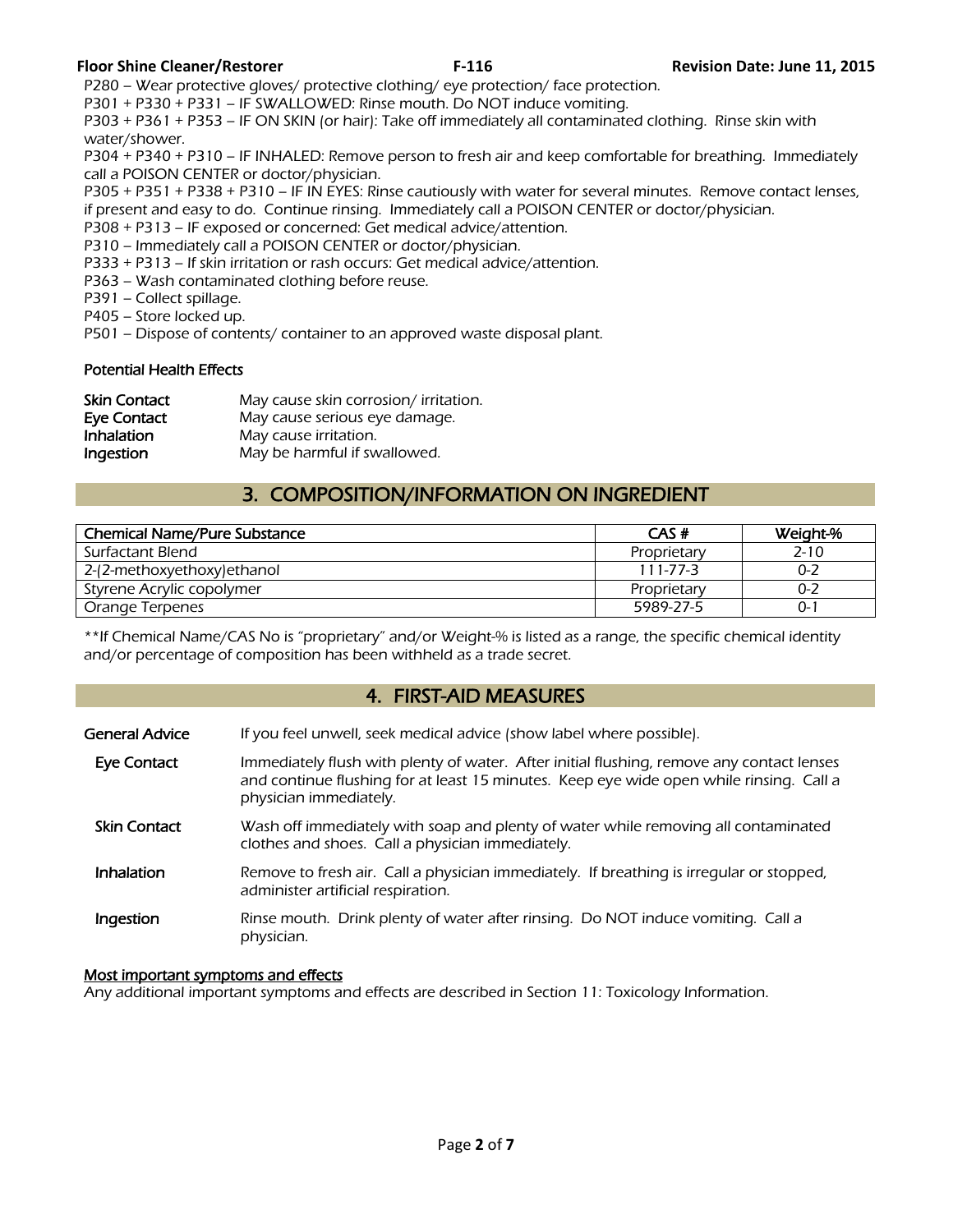# Extinguishing Media

Suitable Extinguishing Media: Dry powder, Foam, and anything suitable to the local circumstances. Unsuitable Extinguishing Media: Water spray may be insufficient when fighting fire.

# Specific Hazards Arising from the Chemical

Possible release of toxic gases from fire. Use water spray to cool unopened containers.

# Protective equipment and precautions for firefighters

As in any fire, wear a self-contained breathing apparatus pressure-demand, MSHA/NIOSH (approved or equivalent) and full protective gear.

# 6. ACCIDENTAL RELEASE MEASURES

#### Personal precautions, protective equipment and emergency procedures

| Personal precautions                              | Ensure adequate ventilation, especially in confined areas.                                                                                                                      |  |
|---------------------------------------------------|---------------------------------------------------------------------------------------------------------------------------------------------------------------------------------|--|
| <b>Environmental precautions</b>                  | Prevent entry into waterways, sewers, basements or confined areas. Do<br>not flush into surface water or sanitary sewer system.                                                 |  |
| Methods and material for containment and clean up |                                                                                                                                                                                 |  |
| <b>Methods for Containment</b>                    | Prevent further leakage or spillage if safe to do so.                                                                                                                           |  |
| Methods for Clean up                              | Collect spillage with non-combustible absorbent material, (e.g. sand, earth,<br>vermiculite) and place in a container for disposal according to local/<br>national regulations. |  |

# 7. HANDLING AND STORAGE

# Precautions for safe handling

Provide sufficient air exchange and/or exhaust in work rooms. Avoid contact with skin, eyes, or clothing. Use personal protective equipment as required. Wash contaminated clothing before reuse. Do not breathe dust/ fume/gas/mist/vapors/spray. Do not eat, drink, or smoke when using this product.

# Conditions for safe storage, including any incompatibilities

Keep container tightly closed in a dry and well-ventilated place. Do not store in heat or direct sunlight. Keep out of reach of children.

# 8. EXPOSURE CONTROLS/PERSONAL PROTECTION

| Appropriate engineering controls                                      |                                                                                                                                                                                                                |  |
|-----------------------------------------------------------------------|----------------------------------------------------------------------------------------------------------------------------------------------------------------------------------------------------------------|--|
| <b>Engineering Controls</b>                                           | Showers, eyewash stations, and ventilation systems.                                                                                                                                                            |  |
| Individual protection measures, such as personal protective equipment |                                                                                                                                                                                                                |  |
| Eye/Face Protection                                                   | Tightly fitted safety goggles or face shield.                                                                                                                                                                  |  |
| Skin and Body Protection                                              | Wear impervious protective clothing, including boots, gloves, lab coat, apron<br>or coveralls, as appropriate, to prevent skin contact.                                                                        |  |
| <b>Respiratory Protection</b>                                         | In the case of vapor formation use a respirator with an approved filter.                                                                                                                                       |  |
| General Hygiene Considerations                                        | Wash hands before breaks and immediately after handling the product.<br>Avoid contact with skin, eyes, and clothing. Remove and wash<br>contaminated clothing and gloves, including the inside, before re-use. |  |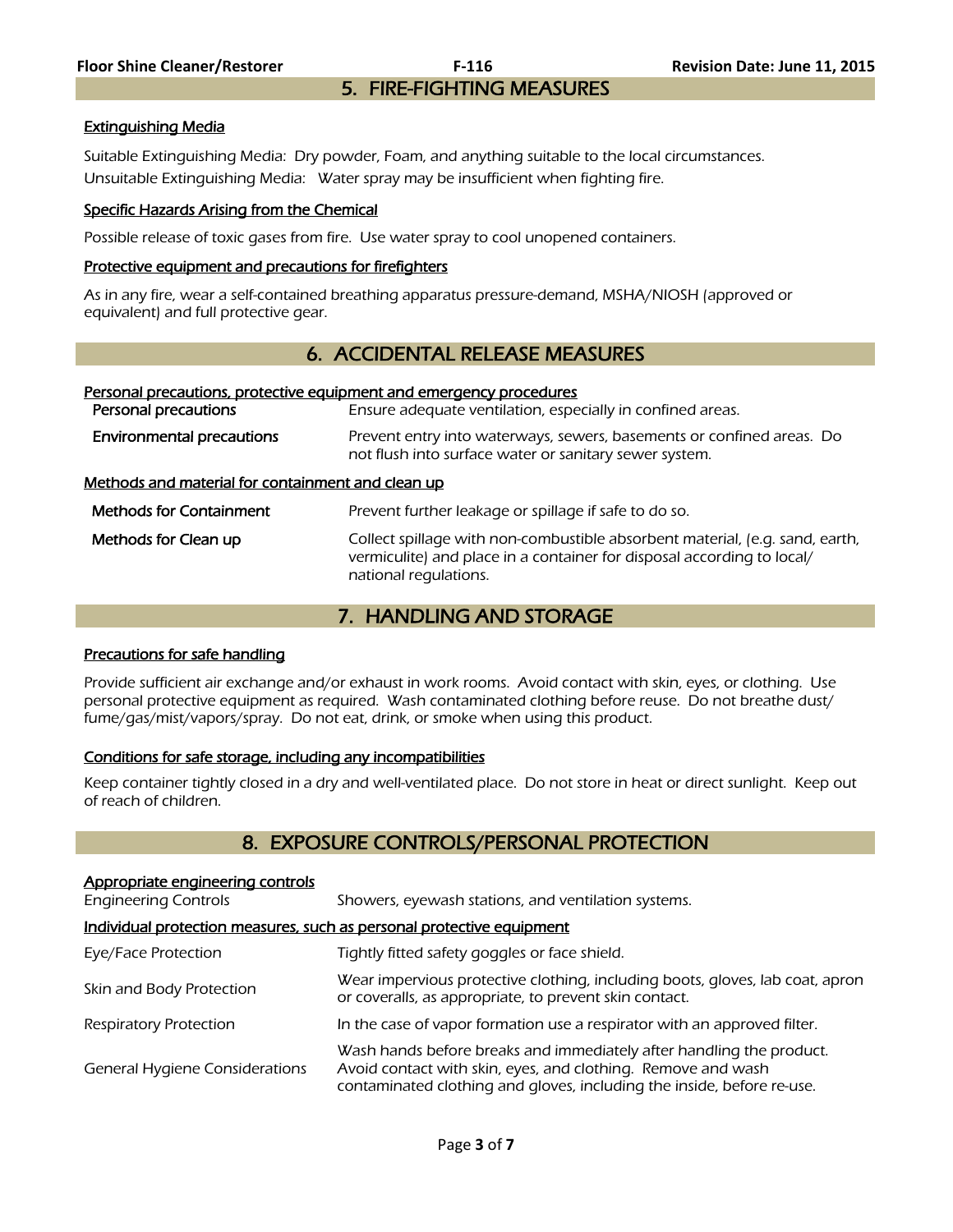# 9. PHYSICAL AND CHEMICAL PROPERTIES

# **Appearance**

| <b>Physical State</b><br>Color                               | Liquid<br>Clear                               | Odor<br><b>Odor Threshold</b> | Citrus<br>Not Determined |
|--------------------------------------------------------------|-----------------------------------------------|-------------------------------|--------------------------|
| <b>Property</b>                                              | <b>Values</b>                                 | <b>Remarks - Method</b>       |                          |
| рH                                                           | $8-9$                                         |                               |                          |
| <b>Melting Point/Freezing Point</b>                          | Not available                                 |                               |                          |
| Boiling Point/Boiling Range                                  | 212 °F (100 °C)                               |                               |                          |
| <b>Flash Point</b>                                           | Not available                                 |                               |                          |
| <b>Evaporation Rate</b>                                      | Not available                                 |                               |                          |
| Flammability (Solid, Gas)                                    | Not applicable-Liquid                         |                               |                          |
| <b>Upper Flammability Limits</b>                             | Not available                                 |                               |                          |
| Lower Flammability Limits                                    | Not available                                 |                               |                          |
| <b>Vapor Pressure</b>                                        | Not available                                 |                               |                          |
| <b>Vapor Density</b>                                         | Not available                                 |                               |                          |
| <b>Specific Gravity</b>                                      | 1.02                                          |                               |                          |
| <b>Water Solubility</b>                                      | Complete<br>Not available                     |                               |                          |
| Solubility in other solvents<br><b>Partition Coefficient</b> | Not available                                 |                               |                          |
| <b>Auto-ignition Temperature</b>                             | Not available                                 |                               |                          |
| <b>Decomposition Temperature</b>                             | Not available                                 |                               |                          |
| <b>Viscosity</b>                                             | Not available                                 |                               |                          |
| <b>Explosive Properties</b>                                  | Not available                                 |                               |                          |
| <b>Oxidizing Properties</b>                                  | Not available                                 |                               |                          |
|                                                              |                                               |                               |                          |
|                                                              | <b>STABILITY AND REACTIVITY</b><br>10.        |                               |                          |
|                                                              |                                               |                               |                          |
| Reactivity                                                   | Not reactive under normal conditions.         |                               |                          |
| <b>Chemical Stability</b>                                    | Stable under normal conditions.               |                               |                          |
| <b>Conditions to Avoid</b>                                   | Extremes of temperatures and direct sunlight. |                               |                          |

Incompatible materials **Amines**, oxidizing agents, reducing agents.

Hazardous Decomposition

Hazardous Polymerization Not known to occur.

# 11. TOXICOLOGICAL INFORMATION

# Information on likely routes of exposure Eye contact

| Eye contact  | Avoid contact with eyes.                                      |
|--------------|---------------------------------------------------------------|
| Skin contact | Avoid contact with skin. May be harmful in contact with skin. |
| Ingestion    | May be harmful if swallowed. Do not taste or swallow.         |
| Inhalation   | Avoid breathing vapors or mists.                              |

Hydrogen chloride gas, sulphur oxides, nitrogen oxides, carbon oxides.

| Component                                     | Oral LD50                                    | Dermal LD50                                          | <b>Inhalation LC50</b>   |
|-----------------------------------------------|----------------------------------------------|------------------------------------------------------|--------------------------|
| Surfactant Blend                              | $= 1310$ mg/kg (Rat)<br>$= 2590$ mg/kg (Rat) | $=1780 \mu L/kg$ (Rabbit)<br>$= 2$ mL/kg (Rabbit)    | $\overline{\phantom{a}}$ |
| 2-(2-methoxyethoxy) ethanol<br>$111 - 77 - 3$ | $= 4$ mL/kg (Rat)                            | $= 2500 \mu L/kg$ (Rabbit)<br>$= 650$ mg/kg (Rabbit) |                          |
| Orange Terpenes<br>5989-27-5                  | $= 4400$ mg/kg (Rat)                         | > 5 g/kg (Rabbit)                                    | $\overline{\phantom{a}}$ |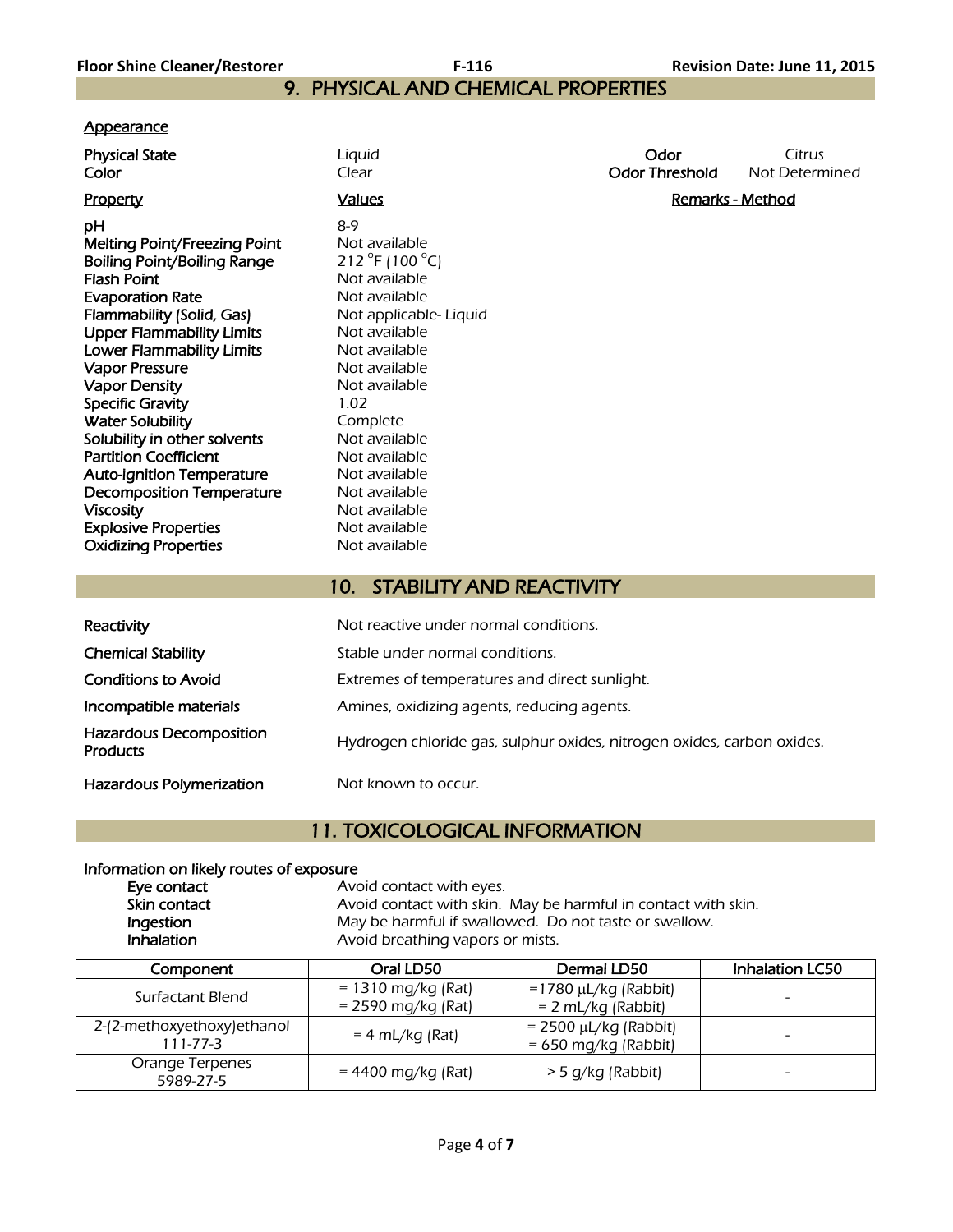| <b>Floor Shine Cleaner/Restorer</b><br>Symptoms related to the physical,<br>chemical, and toxicological<br>characteristics | $F-116$<br>Not available.                                                                   | Revision Date: June 11, 2015 |
|----------------------------------------------------------------------------------------------------------------------------|---------------------------------------------------------------------------------------------|------------------------------|
| Carcinogenicity<br>Reproductive toxicity<br><b>Toxicological information</b>                                               | OSHA lists Orange Terpenes (5989-27-5) as a carcinogen.<br>Not available.<br>Not available. |                              |

# 12. ECOLOGICAL INFORMATION

# Ectotoxicity

| Component                                      | Algae/aquatic plants                                                                                                                                                                                              | <b>Fish</b>                                                                                                                                      | Crustacea                                                                                                                                               |
|------------------------------------------------|-------------------------------------------------------------------------------------------------------------------------------------------------------------------------------------------------------------------|--------------------------------------------------------------------------------------------------------------------------------------------------|---------------------------------------------------------------------------------------------------------------------------------------------------------|
| Surfactant Blend                               |                                                                                                                                                                                                                   | 5: 96 h Fish mg/L LC50                                                                                                                           |                                                                                                                                                         |
| 2-(2-methoxyethoxy)ethanol<br>$111 - 77 - 3$   | 500: 72 h Desmodesmus<br>subspicatus mg/L EC50                                                                                                                                                                    | 7500: 96 h Lepomis<br>macrochirus mg/L LC50<br>static 7500: 96 h Lepomis<br>macrochirus mg/L LC50<br>5741: 96 h Pimephales<br>promelas mg/L LC50 | 500: 48 h Daphnia<br>magna mg/L EC50                                                                                                                    |
| Orange Terpenes<br>5989-27-5                   |                                                                                                                                                                                                                   | 0.619-0.796: 96 h<br>Pimephales promelas<br>mg/L LC50 flow-through<br>35: 96 h Oncorhynchus<br>mykiss mg/L LC50                                  |                                                                                                                                                         |
| Methyl Chloro<br>Isothiazolinone<br>26172-55-4 | $0.11 - 0.16$ : 72 h<br>Pseudokirchneriella<br>subcapitata mg/L EC50<br>static 0.03-0.13: 96 h<br>Pseudokirchneriella<br>subcapitata mg/L EC50<br>static 0.31: 120 h<br>Anabaena flos-aquae<br>mg/L EC50          | 1.6: 96 h Oncorhynchus<br>mykiss mg/L LC50 semi-<br>static                                                                                       | 4.71: 48 h Daphnia<br>magna mg/L EC50<br>0.12-0.3: 48 h Daphnia<br>magna mg/L EC50<br>flow-through 0.71-0.99:<br>48 h Daphnia magna<br>mg/L EC50 static |
| Magnesium Chloride<br>7786-30-3                | 2200: 72 h Desmodesmus<br>subspicatus mg/L EC50                                                                                                                                                                   | 1970-3880: 96 h<br>Pimphales promelas mg/L<br>LC50 static 4210: 96 h<br>Gambusia affinis mg/L<br>LC50 static                                     | 140: 48 h Daphnia<br>magna mg/L EC50<br>static 1400: 24 h<br>Daphnia magna mg/L<br>EC50                                                                 |
| Persistence and degradability                  | Not available.                                                                                                                                                                                                    |                                                                                                                                                  |                                                                                                                                                         |
| Bioaccumulative potential                      | Not available.                                                                                                                                                                                                    |                                                                                                                                                  |                                                                                                                                                         |
| Other adverse effects                          | Not available.                                                                                                                                                                                                    |                                                                                                                                                  |                                                                                                                                                         |
| <b>13. DISPOSAL CONSIDERATIONS</b>             |                                                                                                                                                                                                                   |                                                                                                                                                  |                                                                                                                                                         |
| <b>Disposal Instructions</b>                   |                                                                                                                                                                                                                   | Dispose of in accordance with local regulations.                                                                                                 |                                                                                                                                                         |
| Hazardous Waste Code                           | D <sub>0</sub> 02                                                                                                                                                                                                 |                                                                                                                                                  |                                                                                                                                                         |
| Waste from residues / unused<br>products       | The organic ingredients can be incinerated in a suitable installation when in<br>accordance with local regulations. Material to be disposed of has a<br>reportable quantity of 100 lbs. of total isothiazolinone. |                                                                                                                                                  |                                                                                                                                                         |
| <b>Contaminated Packaging</b>                  | Do not reuse container. Dispose of as unused product.                                                                                                                                                             |                                                                                                                                                  |                                                                                                                                                         |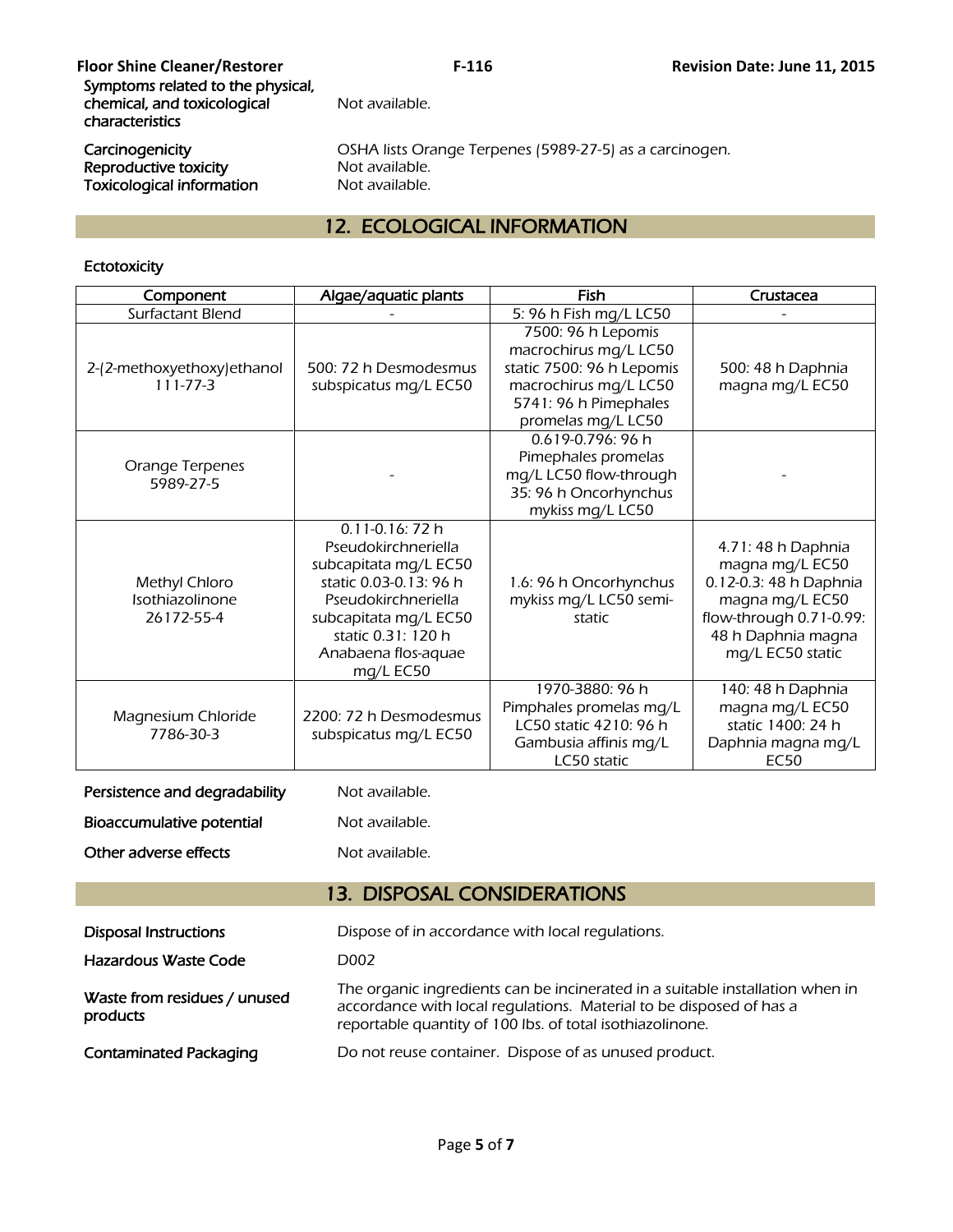# 14. TRANSPORT INFORMATION

| <b>Note</b>                                                                      | Please see current shipping paper for most up to date shipping information,<br>including exemptions and special circumstances. |
|----------------------------------------------------------------------------------|--------------------------------------------------------------------------------------------------------------------------------|
| DOT I.D. Number<br><b>DOT Proper Shipping Name</b><br><b>DOT Hazard Classes:</b> | 3265<br>Corrosive liquid, acidic, organic, n.o.s.                                                                              |
| US DOT                                                                           | 8                                                                                                                              |
| Road (ADR)                                                                       | 8                                                                                                                              |
| Air (ICAO/IMDG)                                                                  | 8                                                                                                                              |
| Sea (IMO/IMDG)                                                                   | 8                                                                                                                              |
| <b>Packing Group</b>                                                             | Ш                                                                                                                              |
| DOT Label                                                                        | 8                                                                                                                              |

# 15. REGULATORY INFORMATION

# U.S. Federal Regulations

Contents of this SDS comply with OSHA Hazard Communication Standard CFR 1910.1200.

# OSHA Hazard Communication Standard (29 CFR 1910.1200)

( X ) Hazardous ( ) Non- Hazardous

# SARA TITLE III

| Section 302/304 | Extremely Hazardous Substances: No                                                                       |
|-----------------|----------------------------------------------------------------------------------------------------------|
| Section 311/312 | (40CFR370) Hazardous Categories: Acute Health Hazard                                                     |
| Section 313     | Contains the following SARA 313 Toxic Release Chemicals: 2-(2-<br>methoxyethoxy) ethanol Threshold: 1.0% |

# **CERCLA**

CERCLA Regulatory Mot regulated.

# State Regulations

# California Prop 65

 This product may contain the following ingredient(s) known to the state of California to cause cancer, birth defects or other reproductive harm: None

| Component                              | New Jersey | <b>Massachusetts</b> | Pennsylvania |
|----------------------------------------|------------|----------------------|--------------|
| 2-(2-methoxyethoxy)ethanol<br>111-77-3 |            |                      |              |
| Magnesium Nitrate<br>10377-60-3        |            |                      |              |

# Inventories

| <b>TSCA</b> | Complies. |
|-------------|-----------|
| DSL/NDSL    | Complies. |